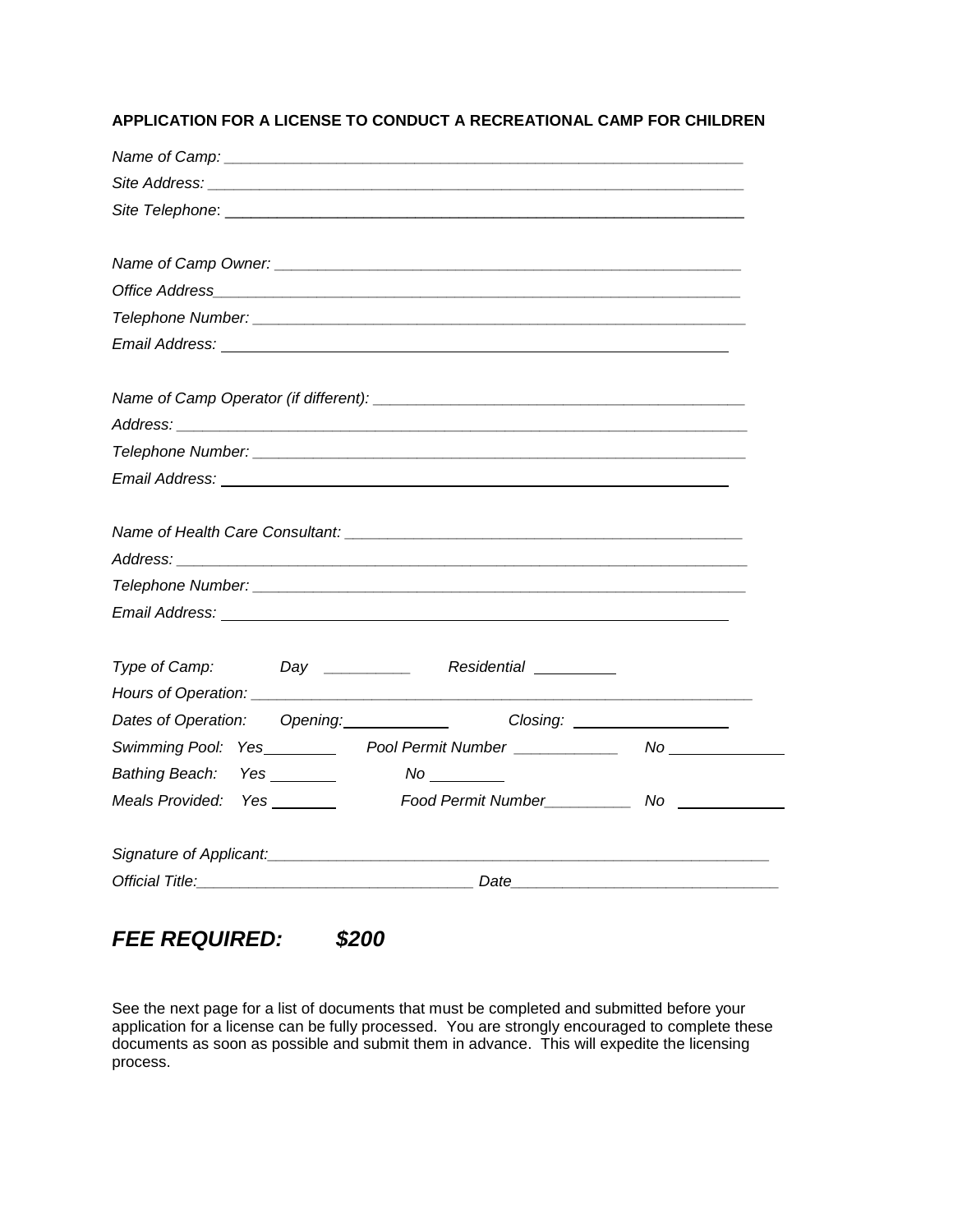## **Required Documents**

See the MA Regulations for Minimum Standards for Recreational Camps for Children, State Sanitary Code, Chapter IV - 105 CMR 430.000 and the guidance documents issued by the Department of Public Health, Division of Community Sanitation for additional assistance with developing the following documents.

- Staff information forms (see attached)
- Procedures for the background review of staff (105 CMR 430.090)
- Copy of promotional literature (105 CMR 430.190(C))
- Procedures for reporting suspected child abuse or neglect (105 CMR 430.093)
- Health care policy  $(105 \text{ CMR } 430.159 \text{ (B)})$
- Discipline policy (105 CMR 430.191)
- Fire evacuation plan approved by local fire department (105 CMR 430.210(A))
- Disaster plan (105 CMR 430.210(B))
- Lost camper plan  $(105 \text{ CMR } 430.210(\text{C}))$
- Lost swimmer plan  $(105 \text{ CMR } 430.210(\text{C}))$
- Traffic control plan  $(105 \text{ CMR } 430.210(\text{D}))$
- Day Camps contingency plan (105 CMR 430.211)
- Primitive, Trip or Travel Camps Written itinerary, including sources of emergency
- care, and contingency plans (105 CMR 430.212)
- Current certificate of occupancy from local building inspector (105 CMR 430.451)
- Written statement of compliance from the local fire department (105 CMR 430.215)
- If applying for initial license after January 1, 2000 lab analysis of private water supply (if applicable) (105 CMR 430.300, .303)

Please note: If you are applying for an original camp license, that is, the original camp license in each community where the camp is located, you must file a plan showing the following with the board of health at least 90 days before your desired opening date (See MGL Ch. 140 s. 32A):

- Buildings, structures, fixtures and facilities
- Proposed source of water supply
- Works for disposal or sewage and waste water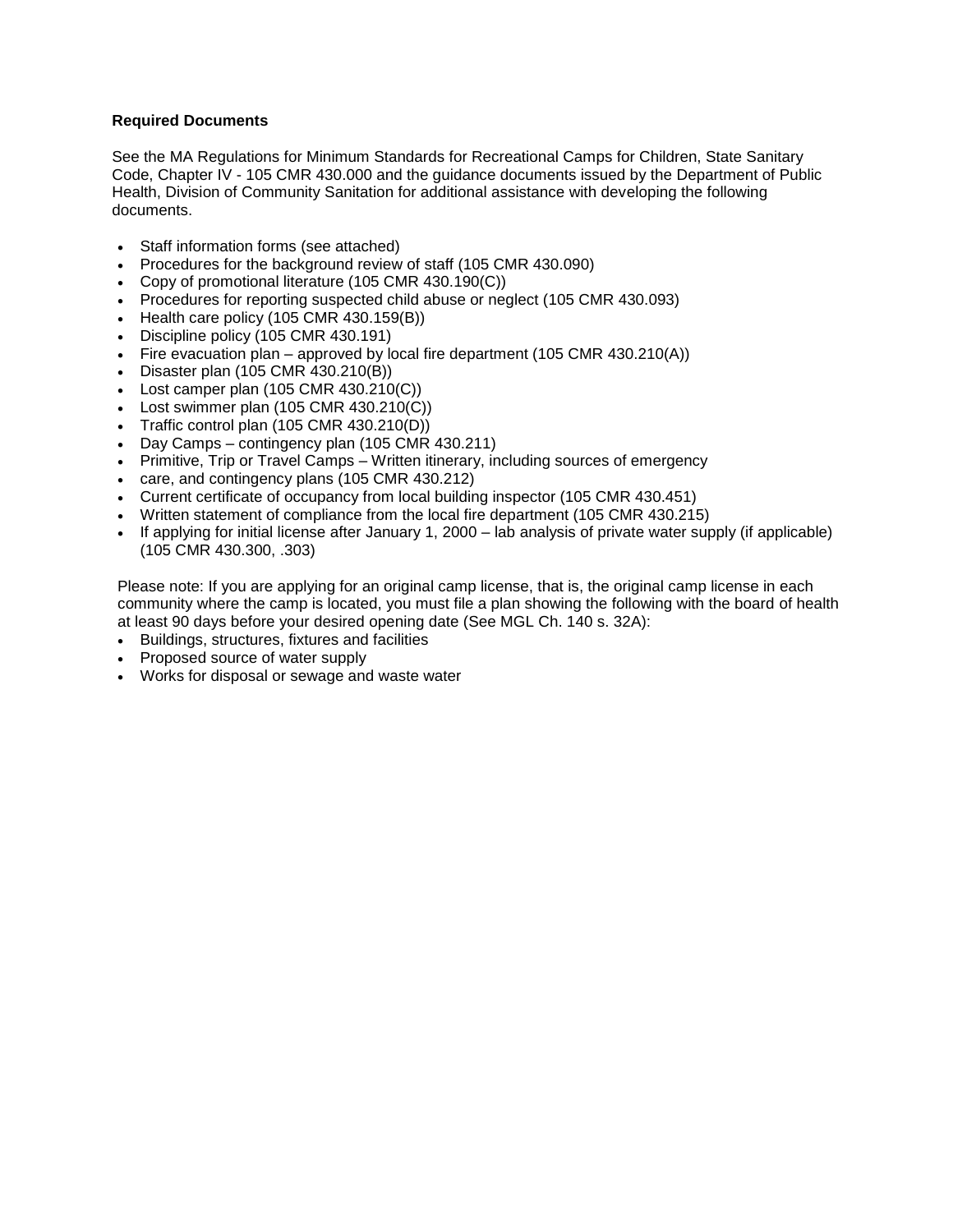| <b>Camp Director</b>                                                                                                                            |  |
|-------------------------------------------------------------------------------------------------------------------------------------------------|--|
| Age:<br><u> Alexandria de la contrada de la contrada de la contrada de la contrada de la contrada de la contrada de la c</u>                    |  |
| Coursework in camping administration:<br><u> 1989 - Andrea Stadt Britain, amerikansk politik (</u>                                              |  |
| Previous camp administration experience:<br>the contract of the contract of the contract of the contract of the contract of the contract of the |  |
| <b>Health Care Consultant</b>                                                                                                                   |  |
|                                                                                                                                                 |  |
| Type of Medical License (must be a physician, nurse practitioner, or physician assistant                                                        |  |
|                                                                                                                                                 |  |
|                                                                                                                                                 |  |
|                                                                                                                                                 |  |

## **Health Supervisor**

*Name:* 

*Age:* 

*Type of Medical License, Registration or Training (See 105 CMR 430.159(C):*

<u> 1980 - Johann Barbara, martxa amerikan personal (</u>

| <b>Aquatics Director</b>                                                                                        |  |
|-----------------------------------------------------------------------------------------------------------------|--|
|                                                                                                                 |  |
|                                                                                                                 |  |
|                                                                                                                 |  |
|                                                                                                                 |  |
|                                                                                                                 |  |
|                                                                                                                 |  |
|                                                                                                                 |  |
|                                                                                                                 |  |
| Previous aquatics supervisory experience: example and all and all and all and all and all and all and all and a |  |
|                                                                                                                 |  |